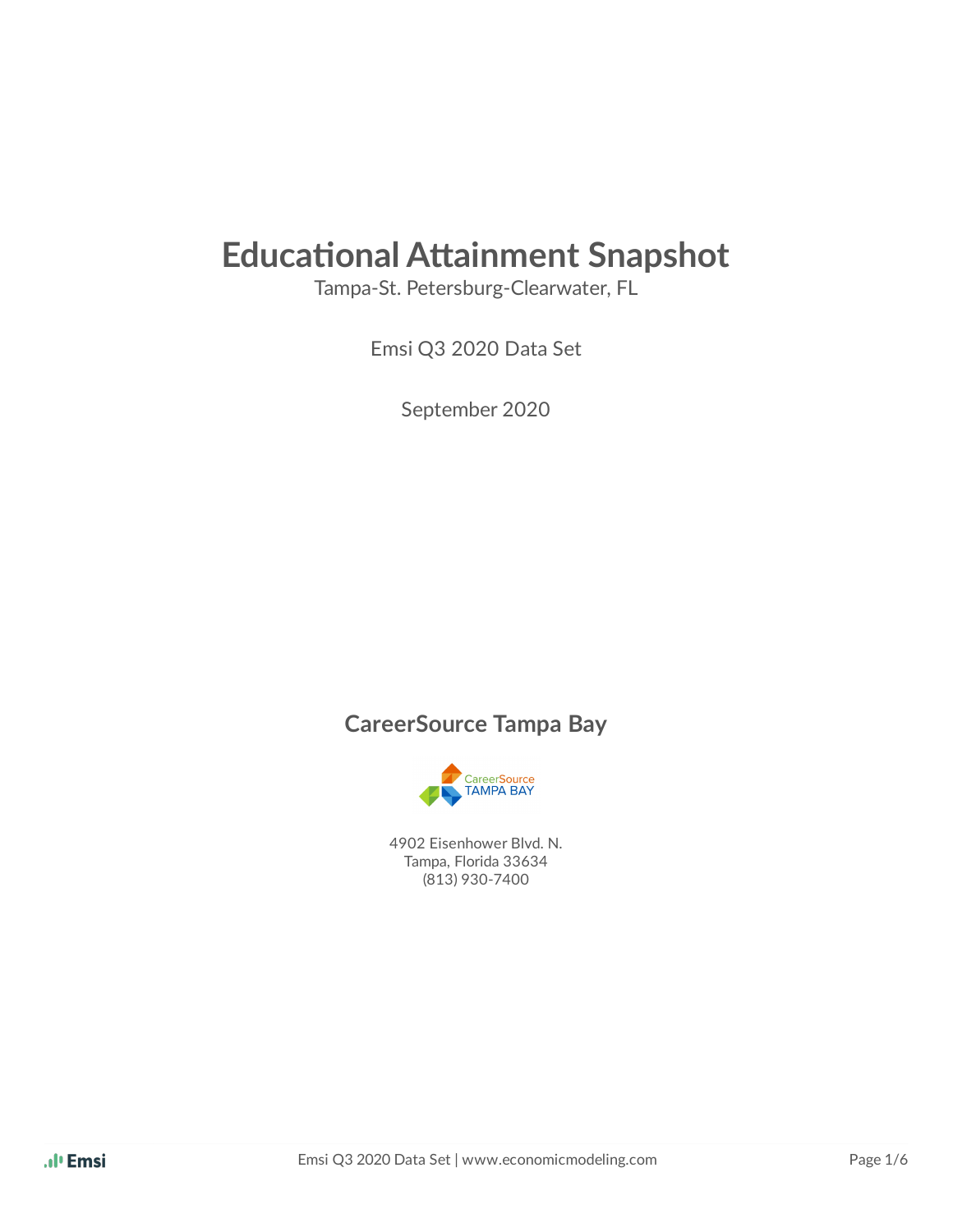## **Parameters**

#### **Regions:**

| Code  | Description                         |
|-------|-------------------------------------|
| 45300 | Tampa-St. Petersburg-Clearwater, FL |
|       | Timeframe: 2018 - 2019              |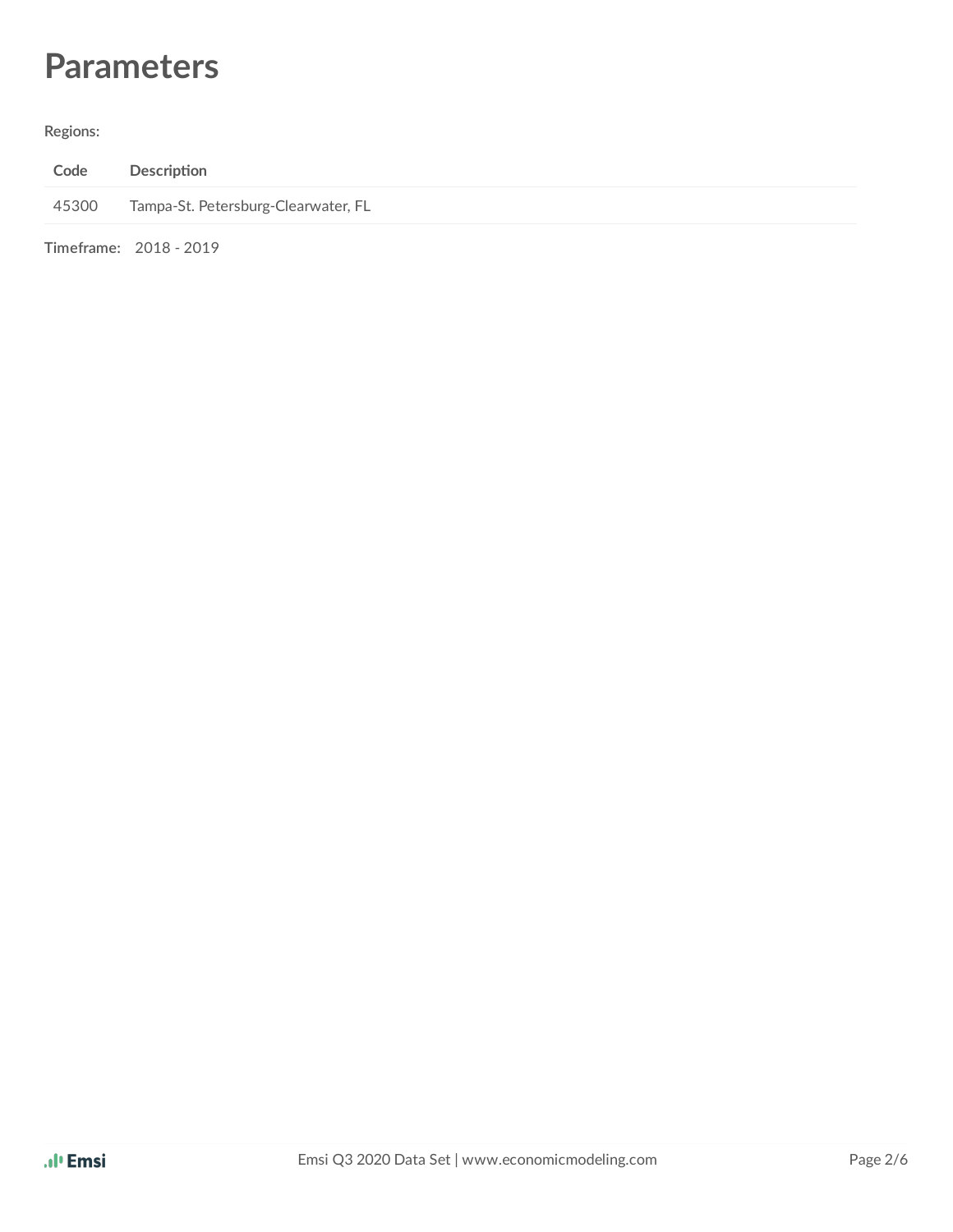Educational attainment data is based on Emsi's demographic data and the American Community Survey. Educational attainment data *covers only the population aged 25 years or more and indicates the highest level achieved.* 



#### **Educational Attainment by Level**

| <b>Education Level</b>     | 2018<br>Population | 2019<br>Population | 2018 % of<br>Population | <b>2018 State</b><br>%<br>Population | 2018<br>National %<br>Population |
|----------------------------|--------------------|--------------------|-------------------------|--------------------------------------|----------------------------------|
| Less Than 9th Grade        | 110,973            | 114,367            | 5%                      | 6%                                   | 6%                               |
| 9th Grade to 12th Grade    | 151,730            | 153,720            | 7%                      | 7%                                   | 7%                               |
| High School Diploma        | 671.867            | 684,500            | 30%                     | 29%                                  | 28%                              |
| Some College               | 476,554            | 483.936            | 21%                     | 20%                                  | 21%                              |
| Associate's Degree         | 223,714            | 227,056            | 10%                     | 10%                                  | 8%                               |
| Bachelor's Degree          | 413,327            | 419.429            | 18%                     | 18%                                  | 19%                              |
| Graduate Degree and Higher | 224,474            | 228,144            | 10%                     | 10%                                  | 12%                              |
|                            | 2,272,639          | 2,311,152          | 100%                    | 100%                                 | 100%                             |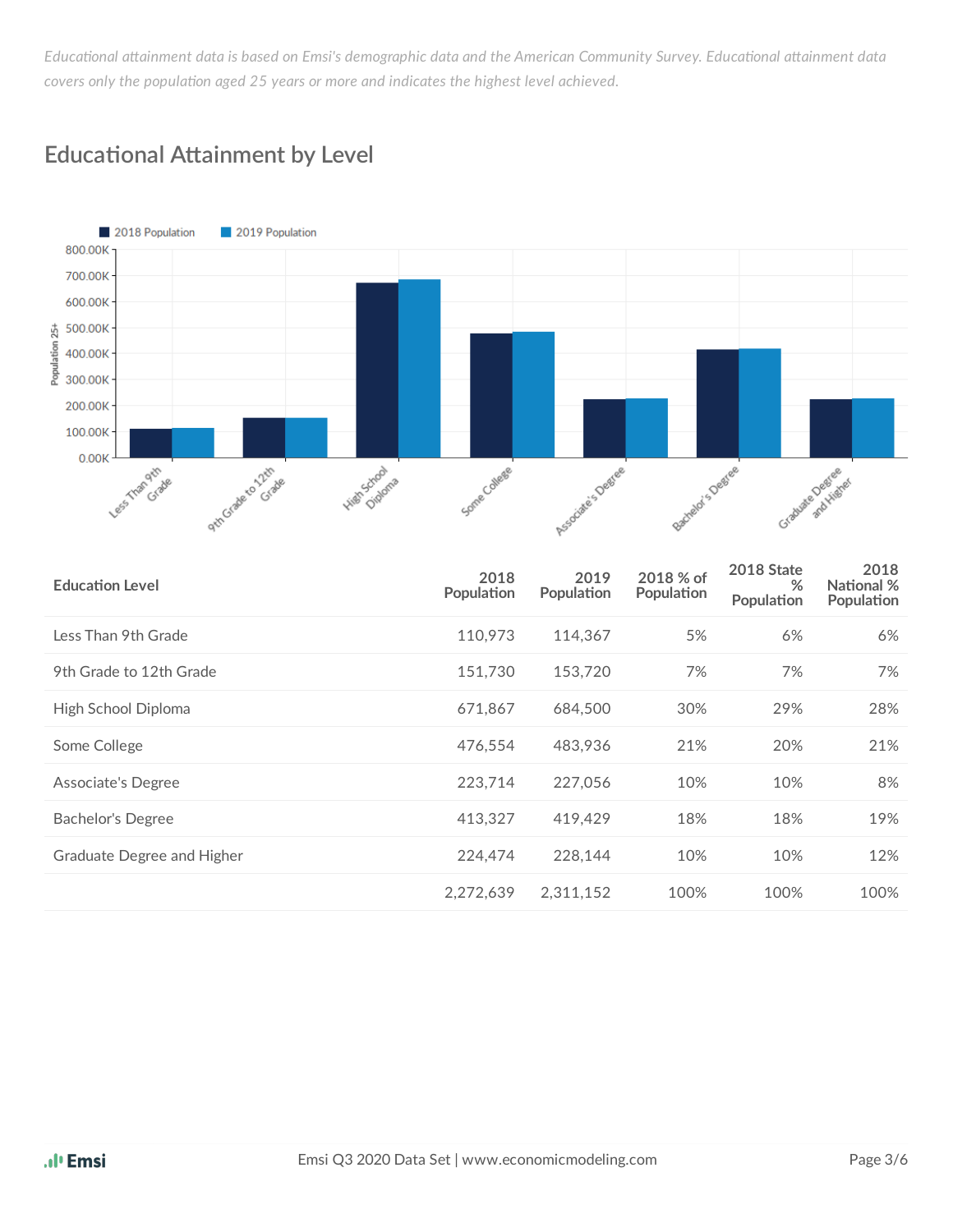### **Educational Attainment by Race/Ethnicity**



| Race/Ethnicity                                        | 2018<br>Population | 2019<br>Population | <b>2018 Less</b><br><b>Than High</b><br>School | <b>2018 High</b><br>School<br><b>Diploma</b> | 2018<br>College<br><b>Degree</b> |
|-------------------------------------------------------|--------------------|--------------------|------------------------------------------------|----------------------------------------------|----------------------------------|
| White, Non-Hispanic                                   | 1,528,324          | 1,541,076          | 126,619                                        | 790,380                                      | 611,324                          |
| Black, Non-Hispanic                                   | 235,852            | 242,505            | 34,446                                         | 129,039                                      | 72,367                           |
| American Indian or Alaskan Native, Non-<br>Hispanic   | 5,852              | 5,964              | 860                                            | 2,953                                        | 2,039                            |
| Asian, Non-Hispanic                                   | 81,972             | 85,087             | 11,589                                         | 22,749                                       | 47,634                           |
| Native Hawaiian or Pacific Islander, Non-<br>Hispanic | 1,593              | 1,643              | 90                                             | 940                                          | 564                              |
| Two or More Races, Non-Hispanic                       | 24,908             | 25,721             | 3,291                                          | 11,578                                       | 10,039                           |
| White, Hispanic                                       | 355,865            | 369,187            | 77,478                                         | 172,258                                      | 106,129                          |
| Black, Hispanic                                       | 22,852             | 23,866             | 5,001                                          | 11,055                                       | 6,796                            |
| American Indian or Alaskan Native, Hispanic           | 4,475              | 4,665              | 966                                            | 2,168                                        | 1,340                            |
| Asian, Hispanic                                       | 2,021              | 2,104              | 432                                            | 975                                          | 613                              |
| Native Hawaiian or Pacific Islander, Hispanic         | 926                | 947                | 199                                            | 448                                          | 279                              |
| Two or More Races, Hispanic                           | 8,001              | 8,385              | 1,731                                          | 3,878                                        | 2,392                            |
|                                                       | 2,272,639          | 2,311,152          | 262,703                                        | 1,148,420                                    | 861,516                          |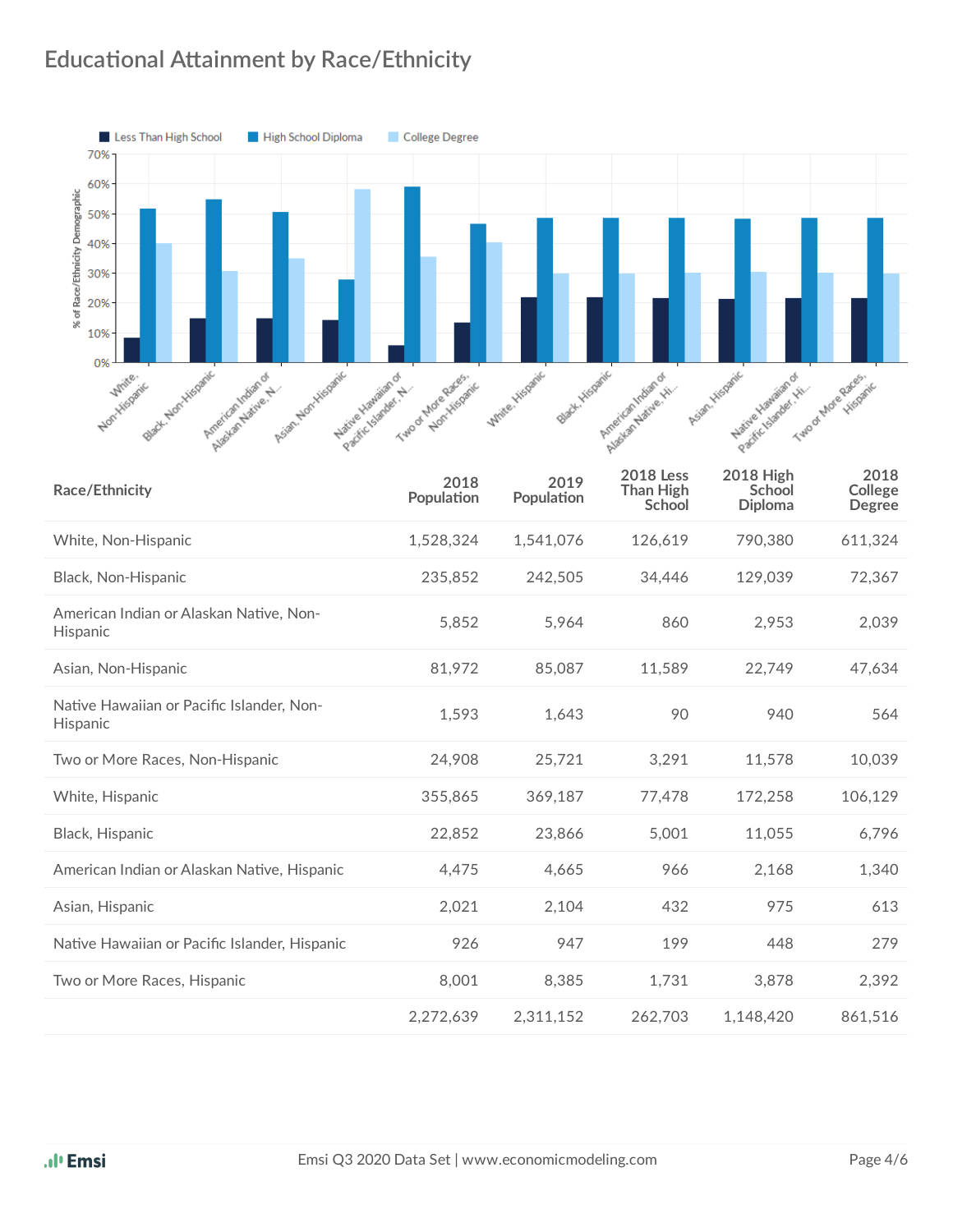#### **Educational Attainment by Gender**



| Gender  | 2018<br>Population | 2019<br>Population | <b>2018</b> Less<br>Than High<br>School | <b>2018 High</b><br>School<br><b>Diploma</b> | 2018<br>College<br><b>Degree</b> |
|---------|--------------------|--------------------|-----------------------------------------|----------------------------------------------|----------------------------------|
| Males   | 1,081,803          | 1.100.704          | 134.035                                 | 539.138                                      | 408,630                          |
| Females | 1,190,836          | 1.210.447          | 128.668                                 | 609.282                                      | 452,886                          |
|         | 2,272,639          | 2.311.152          | 262.703                                 | 1,148,420                                    | 861,516                          |